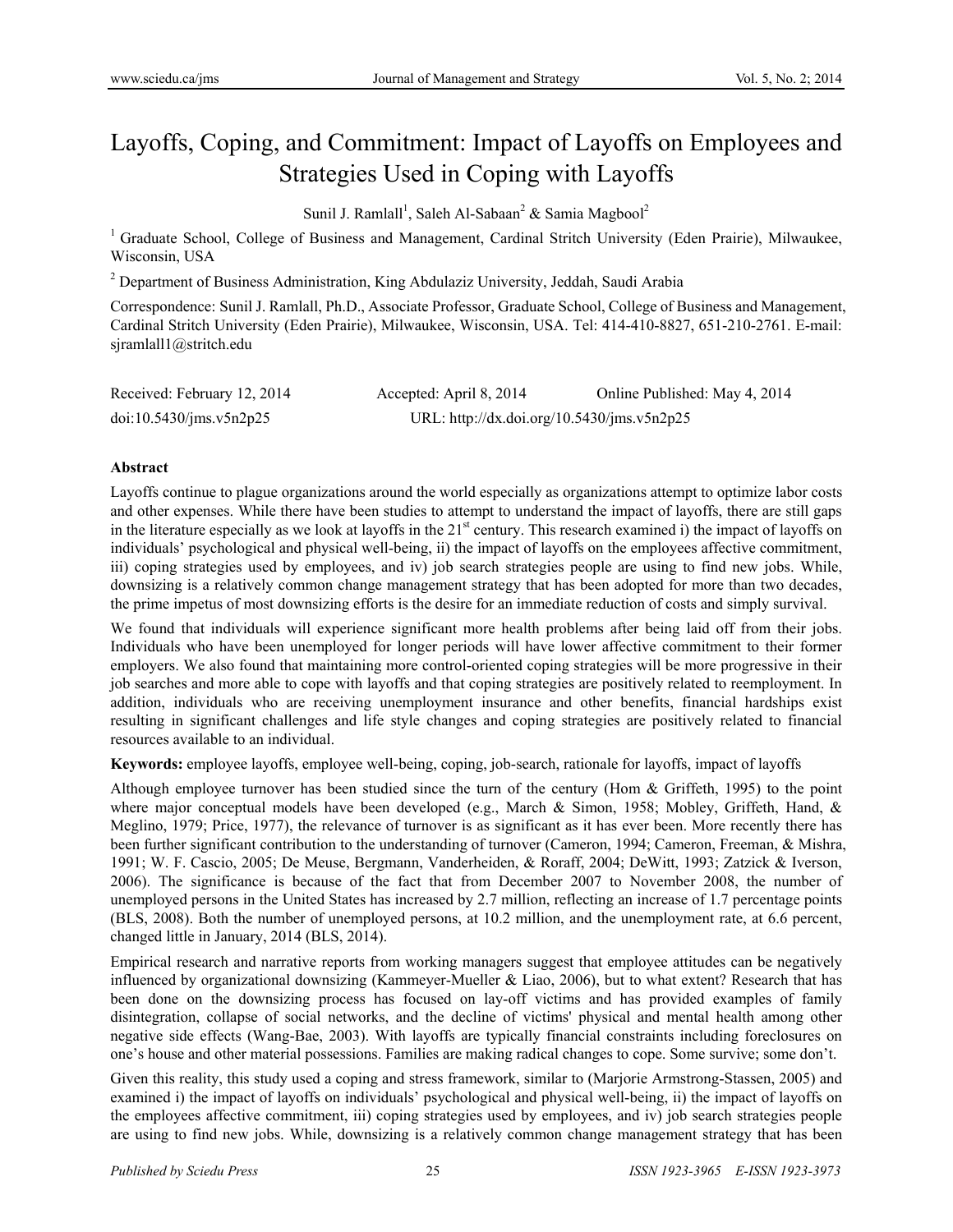adopted for more than two decades (Gandolfi, 2007), today, the prime impetus of most downsizing efforts is the desire for an immediate reduction of costs and simply survival.

Historically, we have described the purpose of research as a "systematic, formal rigorous and precise process employed to gain solutions to problems and/or to discover and interpret new facts and relationships" (Waltz & Bausell, 1981, p.1) or a "process of looking for a specific answer to a specific question in an organized objective reliable way" (Payton, 1979, p.4). This research seeks to understand the impact of the current economic challenges facing the country on employees who have been laid off and to understand the deep implications layoffs have on our society.

### **1. Rationale for Layoffs**

Given the current economic challenges, layoffs are a natural course of action of organizations. The rationale underlying organizations' decision to downsize is straightforward: by reducing costs, executives hope to improve firm profitability. And yet studies show that the effects of layoffs on organizational performance are mixed at best, often, though not always, failing to produce the desired improvements (e.g., W. Cascio, 2003).

Previous work by Farber and Hallock (2000) used stated "reasons" for layoffs in the Wall Street Journal. Specifically they tried to decompose the change in the share price reaction to job loss announcements from the 1970s through the 1990s into a part that is due to a change in the fraction due to certain "reasons" (e.g. deficient demand versus efficiency) and another part due to changes in share price reactions within reason types. They found that up to one-third of the change in the stock price reaction to job loss announcements is due to a change in the mix of reasons.

For almost all of the organizations experiencing mass layoffs, most will allude to the economic volatility and the lack of demand for their respective products and services.

## **2. Impact and Consequences of Layoffs**

Without question, employment fulfills many important functions in the lives of adults and older adolescents (Moore, Grunberg, Greenberg, & Sikora, 2007). Besides an income, work often provides structure for one's time, social connectedness, feelings of self-worth, and the valued role of "breadwinner" (J.C. Latack, Kinicki, & Prussia, 1995; F. McKee-Ryan, Song, & Wanberg, 2005). Thus, losing one's job often entails confronting the losses associated with these secondary benefits. It is not surprising, therefore, that job loss, particularly involuntary job loss, has been found to be stressful, and, on average, to have a negative impact on mental health (J.C. Latack et al., 1995).

#### *2.1 Well-Being*

Employee well-being is crucial to effective management (Wright, 2006). Research on employee well-being has often sought to characterize key elements in a job or organization that may influence employee reactions (P. Warr, 2006). While we have always researched the impact of employee well-being as a predictor of whether employees decide to stay or leave their jobs or its impact on job satisfaction and job commitment, the well being of laid off employees is of pivotal importance.

Cappelli et al., (1997) found that stress-related illnesses were 50% higher in the companies that had downsized their workforce compared with those companies that had not undergone downsizing and that reports of employee burnout were more than twice as high at companies that had downsized compared with those that had not downsized.

As cited in (Marjorie Armstrong-Stassen, 2005), other researchers (Ferrie, Shipley, Marmot, Stansfeld, & Davey Smith, 1998; Nelson, Cooper, & Jackson, 1995; Vahtera, Kivima¨ki, & Pentti, 1997) have also reported that organizational restructuring and downsizing have negative consequences for survivors' health. The use of escape-type coping strategies to deal with organizational downsizing has been shown to be associated with increased health problems (Torkelson & Muhonen, 2003). With the high number of individuals being laid off from their jobs and the relative unavailability of similar job openings, people are left without adequate income for extended periods of time, resorting to very different and frequently lower paying jobs, resulting in higher level of stress and more health symptoms.

In addition to the physical implications and health issues, employees will generally abandon their commitment to their former employers given the loss of trust. At stake in the layoffs is the reputation of the employer, inability to attract and retain top quality hires, and maintain established levels of productivity.

*Proposition 1A*: Individuals will experience significant more health problems after being laid off from their jobs.

*Proposition 1B:* Individuals who have been unemployed for longer periods will have lower affective commitment to their former employers.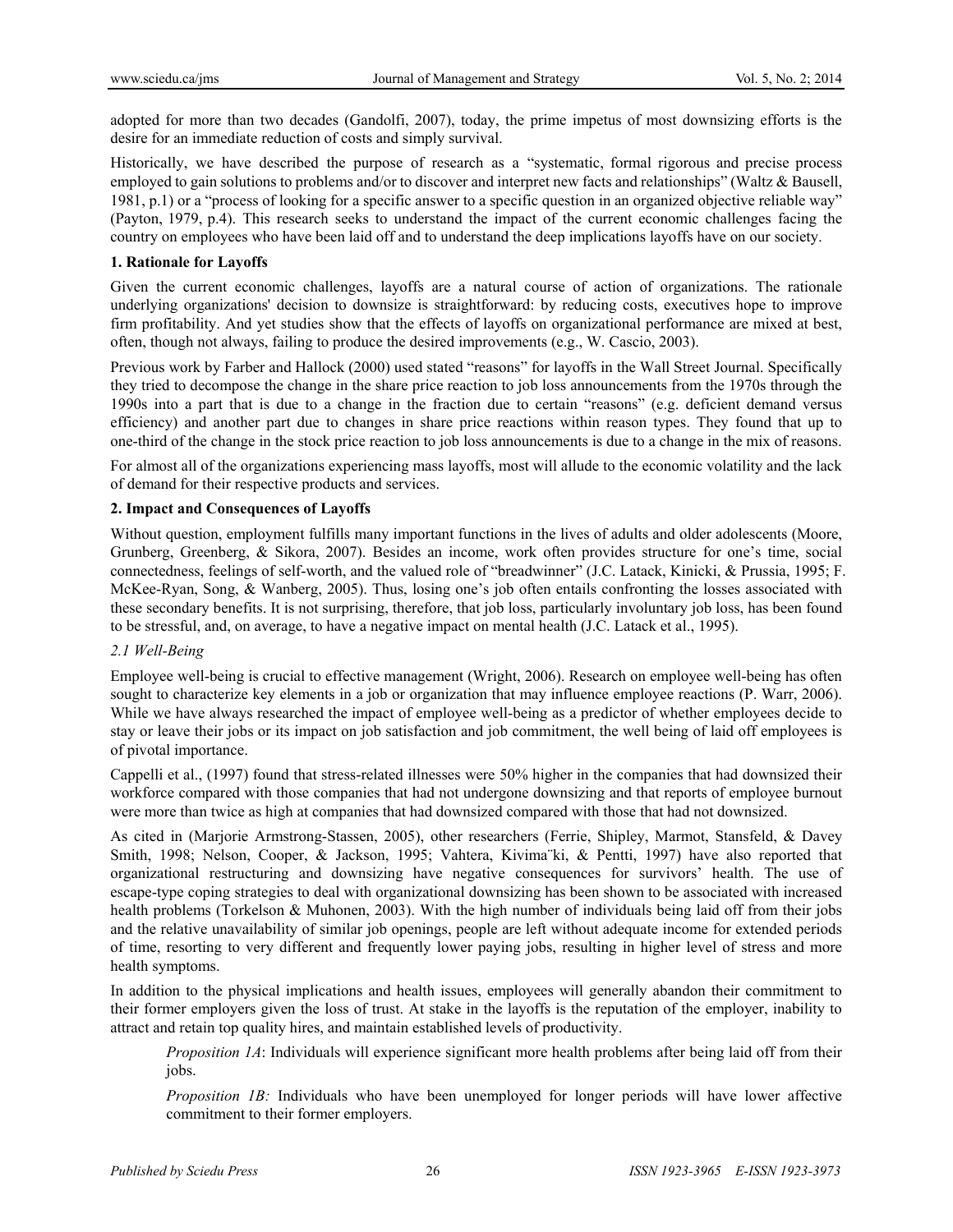## *2.2 Coping with Layoffs*

"Coping refers to efforts to master conditions that tax or exceed adaptive resources" (Monat & Lazarus, 1977, p.3). Coping has been found in the survivor literature to be significantly related to survivors' attitudes and behaviors (M Armstrong-Stassen, 1994; Begley, 1998). Armstrong-Stassen (2005) examined six coping strategies: positive-thinking coping, direct-action coping, instrumental support seeking, avoidance, disengagement, and job seeking. These six coping strategies are included in this study as part of the survey instrument and subsequently some of the measures.

There is no doubt that the coping strategies used by different people will have varying results on the job search success and their well being. Coping strategy basically refers to attempts made by individuals to eliminate stress producing factors (Beehr & Newman, 1978).

Latack's (1986) framework utilized positive-thinking coping where this reflects recasting the situation in positive terms such as thinking of the challenges in the situation. Direct action represents task-focused, problem solving efforts such as devoting more time and energy to one's job. Instrumental support seeking consists of strategies designed to seek information from others. Avoidance coping reflects avoidance of the situation. Job seeking involves actively taking steps to find a job elsewhere.

According to Latack (1986), positive-thinking coping, direct-action coping, and support seeking represent control-oriented coping strategies, whereas avoidance and disengagement are forms of escape coping. Control oriented coping strategies are more likely to be exhibited when situations are viewed as controllable, whereas escape coping is likely to be used in situations in which there is little the individual can do to control the outcome or recurrence of the event (Folkman, 1992).

Prussia, Fugate, and Kinicki (2001) commented on only two studies have considered coping goals following job loss. They explained that, Latack et al. (1995) proposed a theoretical model and contended that coping goals are predictive of two types of coping strategies: control-oriented (i.e., proactive strategies aimed at resolving the situation) and escape-oriented (i.e., avoidance strategies centered on escaping or denying the situation). They further suggested that coping goals explain why individuals pursue different coping strategies when confronted with the same situation. For example, when displaced, some workers establish and pursue the goal of finding another job. This goal presumably necessitates job-search efforts (a control-oriented coping strategy) aimed at reemployment. Other displaced workers may choose to "mellow out" because of the stress and anxiety associated with job loss (an escape-oriented coping strategy).

Knowing that the more positive one stays, the more active one will remain in the job search and continue to utilize control-oriented coping strategies. Given the above-mentioned, we offer the following propositions.

*Proposition 2A:* Individuals maintaining more control-oriented coping strategies will be more progressive in their job searches and more able to cope with layoffs.

*Proposition 2B:* Coping strategies are positively related to reemployment.

#### *2.3 Financial Impact*

There is no secret as to the financial challenges the current wave of layoffs is having on individuals and families across the country. Anecdotal evidence highlights the lifestyle changes people have made, including reduction of savings and the sale of stock and other property by individuals to cope with the loss of their income. Many individuals describe the changes in their earlier lifestyle and a greater impact on their social life as additional consequences of layoffs. Based on media reports, individuals have resorted to selling their real estate, moving into smaller houses, sold stocks, cashed out on retirement savings, took out loans to meet expenses, and filed for bankruptcy.

A construct related to financial resources, but yet distinguishable, is perceived financial strain. Perceived financial strain, sometimes labeled perceived financial hardship, has been examined by asking respondents to indicate how worried they are about their financial situation or how difficult it is to meet expenses (Frances McKee-Ryan, Song, Wanberg, & Kinicki, 2005). We therefore offer the following propositions.

*Proposition 3:* Even though individuals are receiving unemployment insurance and other benefits, financial hardships exist resulting in significant challenges and life style changes.

*Proposition 3B:* Coping strategies are positively related to financial resources available to an individual.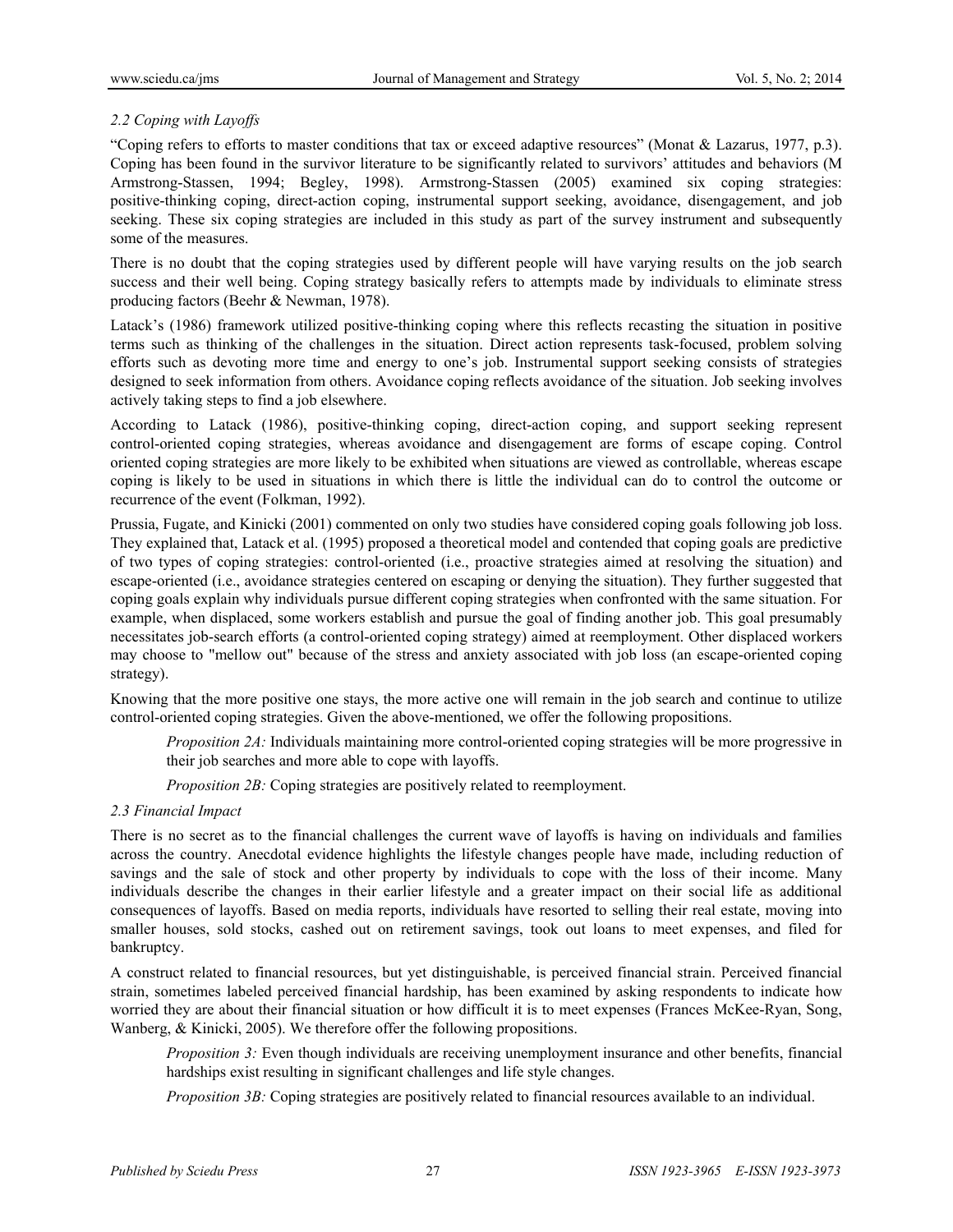Although it is generally believed that layoffs are undertaken to benefit investors and that employees bear the brunt of corporate downsizing, there is relatively little empirical research concerning the effect of layoffs on the company's stockholders. Moreover, recent anecdotal evidence suggests that, contrary to common belief, corporate downsizing involving layoffs may not benefit the shareholders (Olive, 1993).

*Well-Being.* Employee well-being represents the physical, mental, and emotional facets of employee health, synergistically acting to affect individuals in a complex manner (DeJoy & Wilson, 2003). There is no general agreement on the best indicators of employee well-being, and many types of employee well-being have consequences for the organization. Specifically, theory and research, and as mentioned in (Grawitch, Gottschalk, & Munz, 2006) have focused on constructs such as general physical health, general mental health, job satisfaction, employee morale, stress, motivation, organizational commitment, and climate (e.g., Goetzel, 2003; Yeung & Berman, 1997).

One way to assess these people's feelings of subjective well-being is to use their scores from the General Health Questionnaire (GHQ) section of the survey. Argyle (1989) argued that a GHQ assessment is one of the most reliable indicators of psychological distress or 'disutility'.

*Coping*. Measures of self-esteem and life satisfaction were used as indicators of this construct. Self-esteem was measured with Rosenberg's (1965) 10-item Self-Esteem Inventory.

*Job-search effort.* Job-search effort also was assessed by using a single-item indicator used by (Prussia et al., 2001). Wanous, Keon, and Latack (1983) and Kinicki (1989) used a similar measure of job-search effort in previous job-loss studies.

*Financial Changes.* It was critical to determine what financial choices people were making after they had been laid off. So, asking if they had sold their house, used retirement savings, took a loan to pay monthly expenses and other what other choices were being made in trying to survive financially.

*Demographic Variables.* The demographic variables included age, gender, education, length of time employed by previous company, job level, and industry.

#### **3. Conclusion**

It is true that the purpose of research is to create new knowledge. This is as real as research gets given the nature of the impact of layoffs on individuals, families and subsequently, communities and as a nation. It is the intent that through our research, individuals and organizations can better understand the consequences and hopefully be able to more effectively manage layoffs and the repercussions of taking these measures. Layoffs do not only have short term effects, but could critically affect the individual laid-off, the entire family, including children. Hopefully, this research can serve as a resource to understanding layoffs from a broader perspective.

#### **References**

Argyle, M. (1989). *The Psychology of Happiness*. London: Routledge.

- Armstrong-Stassen, M. (1994). Coping with transition: A study of layoff survivors. *Journal of Organizational Behavior, 15*, 597-621. http://dx.doi.org/10.1002/job.4030150705
- Armstrong-Stassen, M. (2005). Coping With Downsizing: A Comparison of Executive-Level and Middle Managers. *International Journal of Stress Management, 12*(2), 117-141. http://dx.doi.org/10.1037/1072-5245.12.2.117
- Beehr, T. A., & Newman, J. E. (1978). Job stress, employee health and organizational effectiveness: a facet analysis, model and literature review. *Personnel Psychology, 31*, 665-699. http://dx.doi.org/10.1111/j.1744-6570.1978.tb02118.x
- Begley, T. M. (1998). Coping strategies as predictors of employee distress and turnover after an organizational consolidation: A longitudinal analysis. *Journal of Occupational & Organizational Psychology, 71*, 305-330. http://dx.doi.org/10.1111/j.2044-8325.1998.tb00679.x
- Bergin, M., & Solman, R. (1995). Coping with restructuring: A study of senior educational administrators. *Journal of Educational Administration, 33*(2), 52–68. http://dx.doi.org/10.1108/09578239510081309
- BLS. (2008). *Employment Situation Summary*. Bureau of Labor Statistics.
- Cameron, K. S. (1994). Strategies for Successful Organizational Downsizing. *Human Resource Management, 33*(2), 189-211. http://dx.doi.org/10.1002/hrm.3930330204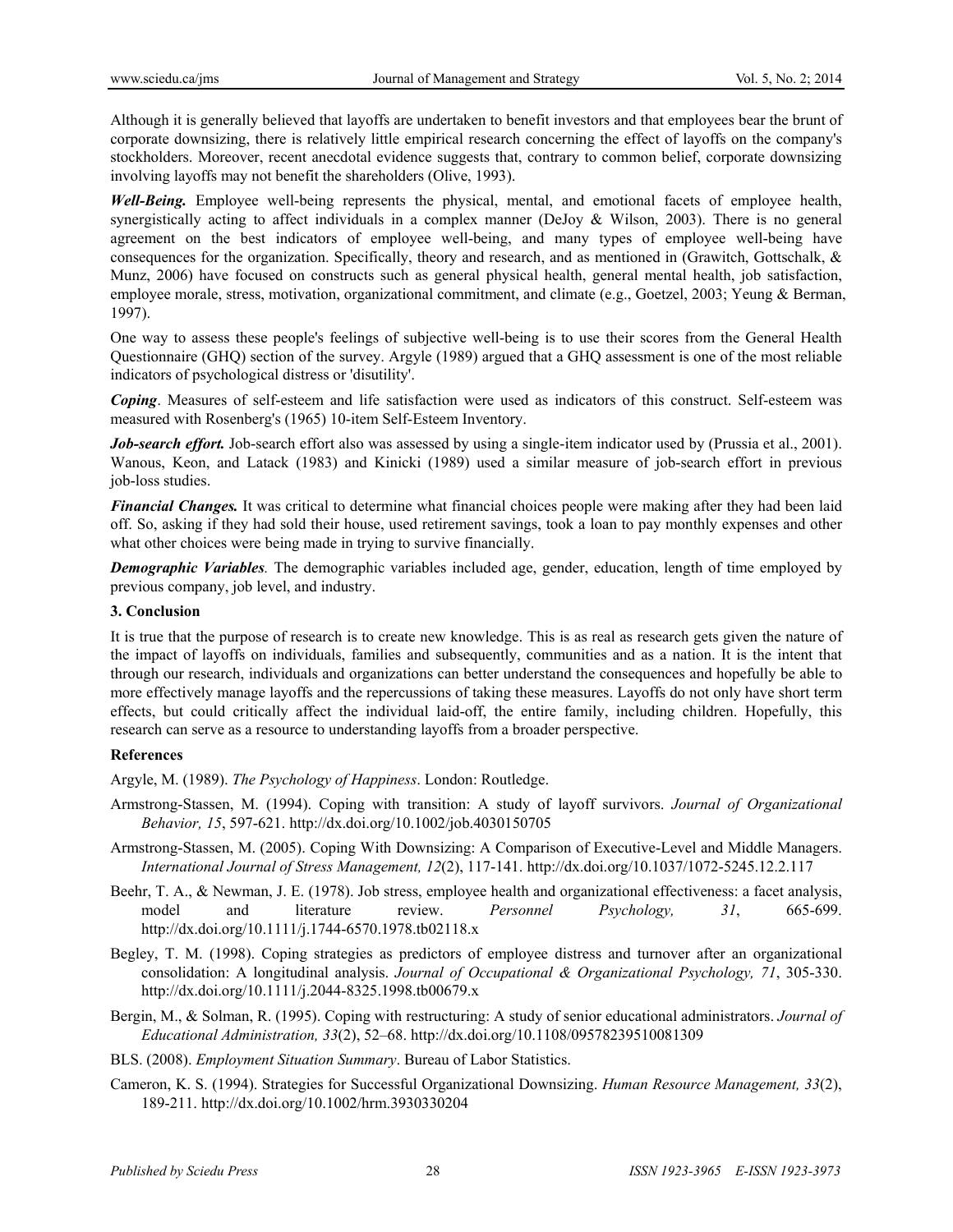- Cameron, K. S., Freeman, S. J., & Mishra, A. K. (1991). Best practices in white-collar downsizing: managing contradictions. *Academy of Management Executive, 5*(3), 57-73.
- Cappelli, P., Bassi, L., Katz, H., Knoke, D., Osterman, P., & Useem, M. (1997). *Change at work.* New York: Oxford University Press.
- Cascio, W. (2003). *Managing Human Resources: Productivity, Quality of Work Life, Profits* (6th ed.). New York: McGraw-Hill Education.
- Cascio, W. F. (2005). Strategies for responsible restructuring. *Academy of Management Executive, 19*(4), 39-50. http://dx.doi.org/10.5465/AME.2005.19417906
- De Meuse, K. P., Bergmann, T. J., Vanderheiden, P. A., & Roraff, C. E. (2004). New Evidence Regarding Organizational Downsizing and a Firm's Financial Performance: A Long-term Analysis. *Journal of Managerial Issues, 16*(2), 155-177.
- DeJoy, D. M., & Wilson, M. G. (2003). Organizational health promotion: Broadening the horizon of workplace health promotion. *American Journal of Health Promotion, 17*, 337–341. http://dx.doi.org/10.4278/0890-1171-17.5.337
- DeWitt, R.-L. (1993). The Structural Consequences of Downsizing. *Organization Science, 4*(1), 30-40. http://dx.doi.org/10.1287/orsc.4.1.30
- Folkman, S. (1992). Making the case for coping. In B. N. Carpenter (Ed.), *Personal coping: Theory research and application* (pp. 31-46). Westport, CT: Praeger.
- Gandolfi, F. (2007). How do large Australian and Swiss banks implement downsizing? *Journal of Management &. Organization,* (2), 145-159.
- Goetzel, R. Z. (2003). Health productivity management: How to maximize the health and productivity of your workforce. *LIMRA's MarketFacts Quarterly, 22*, 52-55.
- Grawitch, M. J., Gottschalk, M., & Munz, D. C. (2006). The path to a healthy workplace: A critical review linking healthy workplace practices, employee well-being, and organizational improvements. *Consulting Psychology Journal: Practice and Research, 58*(3), 129-147. http://dx.doi.org/10.1037/1065-9293.58.3.129
- Hom, P. W., & Griffeth, R. W. (1995). *Employee turnover*. Ohio: South-Western College.
- Kammeyer-Mueller, J., & Liao, H. (2006). Workforce reduction and job-seeker attraction: Examining job seekers' reactions to firm workforce-reduction policies. *Human Resource Management, 45*(4), 585-603. http://dx.doi.org/10.1002/hrm.20133
- Kinicki, A. J. (1989). Predicting occupational role choices after involuntary job loss. *Journal of Vocational Behavior, 35*, 204-218. http://dx.doi.org/10.1016/0001-8791(89)90041-9
- Latack, J. C. (1986). Coping with job stress: Measures and future directions for scale development. *Journal of Applied Psychology, 71*, 377–385. http://dx.doi.org/10.1037/0021-9010.71.3.377
- Latack, J. C., Kinicki, A. J., & Prussia, G. E. (1995). An integrative process model of coping with job loss. *Academy of Management Review*, *20*, 311-335.
- March, J. G., & Simon, H. A. (1958). *Organizations*. New York: Wiley.
- McKee-Ryan, F., Song, Z., & Wanberg, C. R. (2005). Psychological and physical wellbeing during unemployment: A meta-analytic study. *Journal of Applied Psychology, 90*, 53-76. http://dx.doi.org/10.1037/0021-9010.90.1.53
- McKee-Ryan, F., Song, Z., Wanberg, C. R., & Kinicki, A. J. (2005). Psychological and Physical Well-Being During Unemployment: A Meta-Analytic Study. *Journal of Applied Psychology, 90*(1), 53-76. http://dx.doi.org/10.1037/0021-9010.90.1.53
- Mobley, W. H., Griffeth, R. W., Hand, H. H., & Meglino, B. M. (1979). Review and conceptual analysis of the employee turnover process. *Psychological Bulletin, 86,* 493–522. http://dx.doi.org/10.1037/0033-2909.86.3.493
- Monat, A., & Lazarus, R. S. (1977). *Stress and coping: An anthology*. New York: Columbia University Press.
- Moore, S., Grunberg, L., Greenberg, E., & Sikora, P. (2007). Type of Job Loss and its Impact on Decision Control, Mastery, and Depression: Comparison of Employee and Company-Stated Reasons. *Current Psychology, 26*(2), 71-85. http://dx.doi.org/10.1007/s12144-007-9007-5